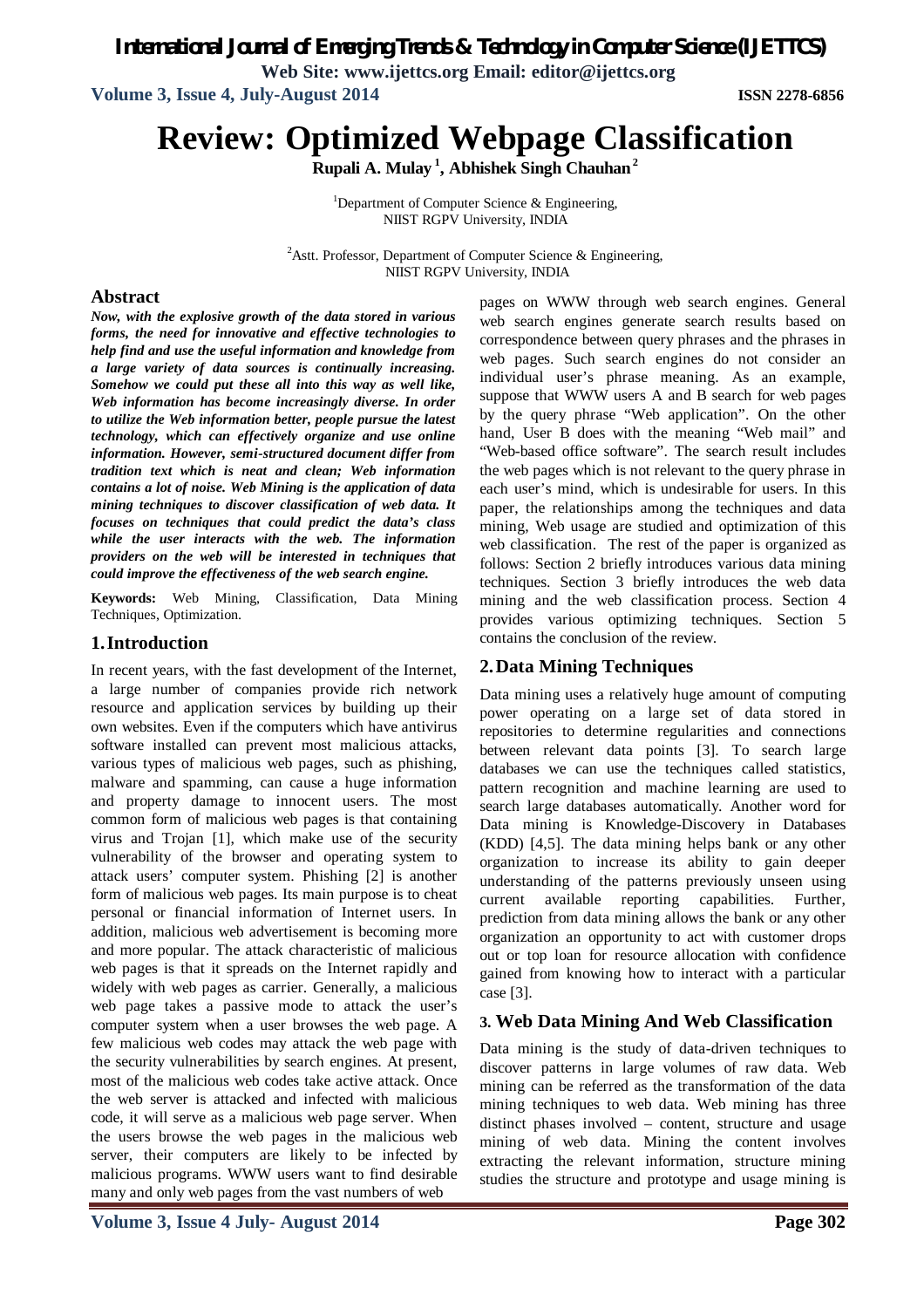### *International Journal of Emerging Trends & Technology in Computer Science (IJETTCS)* **Web Site: www.ijettcs.org Email: editor@ijettcs.org**

### **Volume 3, Issue 4, July-August 2014 ISSN 2278-6856**

the analysis of the discovered patterns. Web Usage Mining (WUM) is all about identifying user browsing patterns over WWW, with the aid of knowledge acquired from web logs. The outcomes of the WUM can be used in web personalization, improving the performance of the system, modification of the site, business intelligence, usage characterization etc. The working of WUM has three steps – preprocessing of the data, pattern discovery and analysis of the patterns. Results of the pattern discovery directly influenced the quality of the data processing. Good data sources not only discover quality patterns but also improve the WUM algorithm. Hence, data preprocessing is an important activity for the complete web usage mining processes and vital in deciding the quality of patterns. In data preprocessing, the collection of various types of data differs not only on type of data available but also the data source site, the data source size and the way it is being implemented.

### **4. OPTIMIZATION TECHNIQUES**

This section serves as a quick review of nature-inspired algorithms. Readers who are interested in the full details about these algorithms and their integration mechanism are referred to the following inline citations.

**4.1 Firefly algorithm:** It is a meta heuristic algorithm, inspired by the flashing behaviour of fireflies [6]. To attract other fireflies is the main aim of firefly's flash. Xin-She Yang formulated this firefly algorithm by assuming: 1.All fireflies are unisex, so that one firefly will be attracted to all other fireflies; 2. Brightness make them attractive accordingly, and for any two fireflies, the less brighter one will attract (and thus move) to the brighter one; here, distance increases makes decreases of brightness; 3.If there are no fireflies brighter than a given firefly, it will move randomly. So objective function must have brightness component. Recent studies show that FA is particularly suitable for nonlinear multimodal problems.

**4.2 Cuckoo Search:** It is an optimization algorithm developed by Xin-She Yang and Suash Deb in 2009 [7]. It was inspired by the obligate brood parasitism of some cuckoo species by laying their eggs in the nests of other host birds (of other species). Some host birds can engage direct conflict with the intruding cuckoos. For example, if a host bird discovers the eggs are not their own, it will either throw these alien eggs away or simply abandon its nest and build a new nest elsewhere. Some cuckoo species have evolved in such a way that female parasitic cuckoos are often very specialized in the mimicry in colors and pattern of the eggs of a few chosen host species. Out of so many optimization technique this CS idealized such breeding behavior works at most of the places or problems. CS uses the following representations: Each solution is presented by a egg in a nest, and so each new solution is presented by a cuckoo egg. Main purpose of this is to replace a not-so-good solution in the nests to use the latest and most probably better than other solutions (cuckoos) to. For the simplicity each egg is in each nest. In many applications, cuckoo search can outperform other algorithms such as particle swarm optimization and ant colony optimization. The algorithm can be extended to more complicated cases in which each nest has multiple eggs representing a set of solutions. Their invention "Novel 'Cuckoo Search Algorithm' Beats Particle Swarm Optimization" was recently reported at ScientificComputing.com [8].

**4.3 Bat Algorithms:** Bat-inspired algorithm is a meta heuristic search optimization developed by Xin She Yang in 2010 [9]. This bat algorithm is based on the echolocation behaviour of microbats with varying pulse emission and loudness. The idealization of echolocation can be summarized as follows: Each virtual bat flies randomly with a velocity  $v_i$  at position (solution)  $x_i$  with a varying frequency or wavelength and loudness  $A_i$  at i<sup>th</sup> step.

**4.4 Wolf Search:** It is one of the most recent meta heuristic algorithms [10]. It is inspired by the hunting behavior of wolves that move as a pack; each individual searching agent hunts for a prey individually, silently (without any communication) and they merge by moving their current positions to their peers' positions if the new terrains are better than the old ones. Wolves have certain visual range and move in levy flight in the food searching mode. A random hunter is implemented from which a wolf will jump out of its current visual range to a random position upon encounter. This random escape enables the wolves to stay out of a local subspace. Wolf search algorithm was shown to be more superior to the existing bio-inspired algorithms in [10].

### **5**.**Danger Theory In Artificial Immune System**

We evaluate related works in artificial immune network field in Section A and danger theory field in Section B.

### **5.1 Artificial Immune Network**

Artificial immune networks(AIN) are based on the immune network theory proposed by Jerne [11]. In 2001 de Castro and Von Zuben proposed this model for data analysis tasks. Their model it generates a network of antibodies linked according to the affinity (Euclidean distance). A subset of the antibodies with the highest affinity, with respect to a given antigen, is selected and cloned proportionally to the affinity. De Castro and Timmis [12] in 2002proposed a stopping criterion for aiNet algorithm based on Minimal Spanning Trees that is named Hierarchy of aiNets. It is possible to separate automatically the clusters, and sub-clusters, found in training data sets. De Castro and Timmis [13] in 2002 proposed opt-aiNet. In This model the network cells interact accordingly with its affinity and by a suppression process that consists of removing those cells which affinities are less than a fix threshold. Otherwise, the cells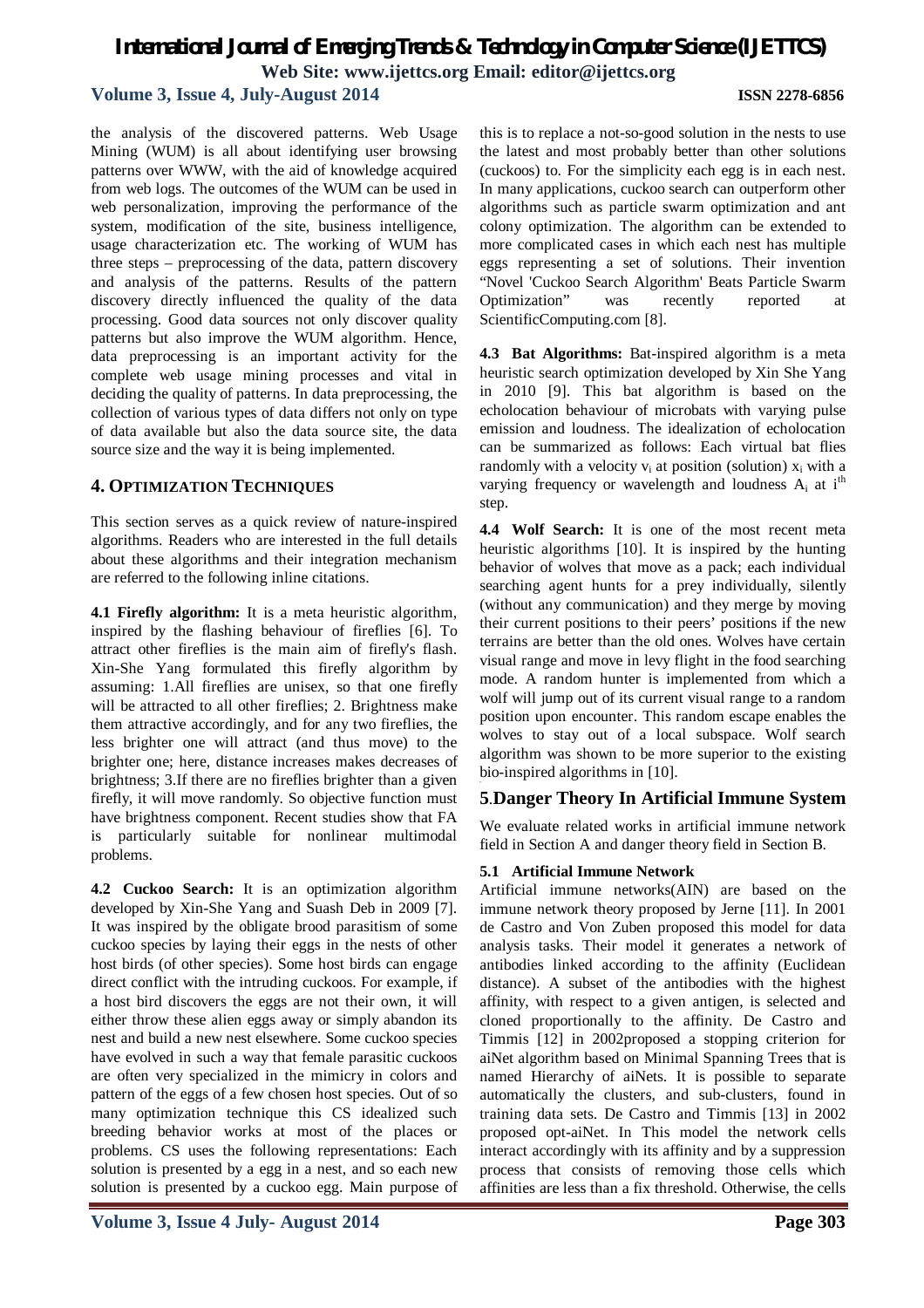### *International Journal of Emerging Trends & Technology in Computer Science (IJETTCS)* **Web Site: www.ijettcs.org Email: editor@ijettcs.org**

### **Volume 3, Issue 4, July-August 2014 ISSN 2278-6856**

go on cloning and mutation processes. Alonso et al. [14] make a modification of aiNet to model an agent that plays the Iterated Prisoner's Dilemma (IPD) that try to find a strategy (most stimulated B-cell) in the immune memory. The main modification made to aiNet is in the memory mechanism: if a B cells added to memory it will never be removed. In this paper we concentrate on immune network algorithms as a main branch of artificial immune systems for anomaly detection to simulate adaptive immune system of our proposed method.

### **5.2 Danger theory**

In general case, there are two generations of artificial immune system. One of this, only deals to simulate adaptive immune system, but another one which is called danger theory simulate both adaptive and innate immune system simultaneously. One usage of danger theory is named dendritic cell algorithm that proposed by Greensmith, Aickelin[15]. DCA attempts to simulate the power of DCs which are able to activate or suppress immune responses by the correlation of signals representing their environment, combined with the locality markers in the form of antigens [16]. Another one is named toll-like receptors algorithm (TLR) were proposed by Twycross ,Aickelin [17]. The DCA relies on the signal processing aspect by using multiple input and output signals, while the TLR emphasizes the interaction between DCs and T cells, only uses danger signal [18]. Figure 1 depicts how we might picture an immune response according to the Danger Theory. Essentially, the danger signal establishes a danger zone around itself. In summary, both DCA and TLRA employ the model of DCs, which is an important element in the innate immune system [18]. However, DCA disregard the adaptive immune system but TLR employ the model of adaptive immune system by using self/non-self mechanism. In This work, we concentrate on the combination of immune network and k nearest neighbor classifier to present a novel method in danger theory field Proposed Method.



**Figure 1** Danger Theory Model [21]

### **6. Role Of Danger Theory In Web Classification Optimized By Firefly**

All methods of abnormal behaviour detection involve the gathering and analysis of information from various areas

within a computer or network to identify possible threats posed by hackers and crackers inside or outside the organization. In this area, IDSs fall into two categories according to the detection approaches they employ, namely i) anomaly detection and ii) Misuse detection. Misuse detection identifies intrusions by matching observed data with pre-defined descriptions of intrusive behaviour. Therefore, well-known intrusions can be detected efficiently with a very low false alarm rate. But this approach will fail easily when facing unknown intrusions. Anomaly detection is orthogonal to misuse detection. It hypothesizes that abnormal behaviour is rare and different from normal behaviour. Hence, it builds models for normal behaviour and detects anomaly in observed data by noticing deviations from these models. Clearly, anomaly detection has the capability of detecting new types of intrusions, and only requires normal data when building profiles. Main point is to differentiate between normal and abnormal pattern [19]. Natural or say our immune system work for protecting our self from various outsider unwanted bodies like viruses and bacteria[20]. System is made up of various things like abilities, including pattern recognition, inherent distributed parallel processing etc. There are variety of techniques available which could be useful to simulate the immune system that are aimed at resolve the concern at very large extend. Common techniques in this field that explain behaviour of the immune system are Clonal Selection, Negative Selection, Immune Network and danger theory algorithms.



**Figure 2** Architecture of classifier based on firefly and Danger Theory

Danger theory methods simulate both innate and adaptive immune system simultaneously so in this paper,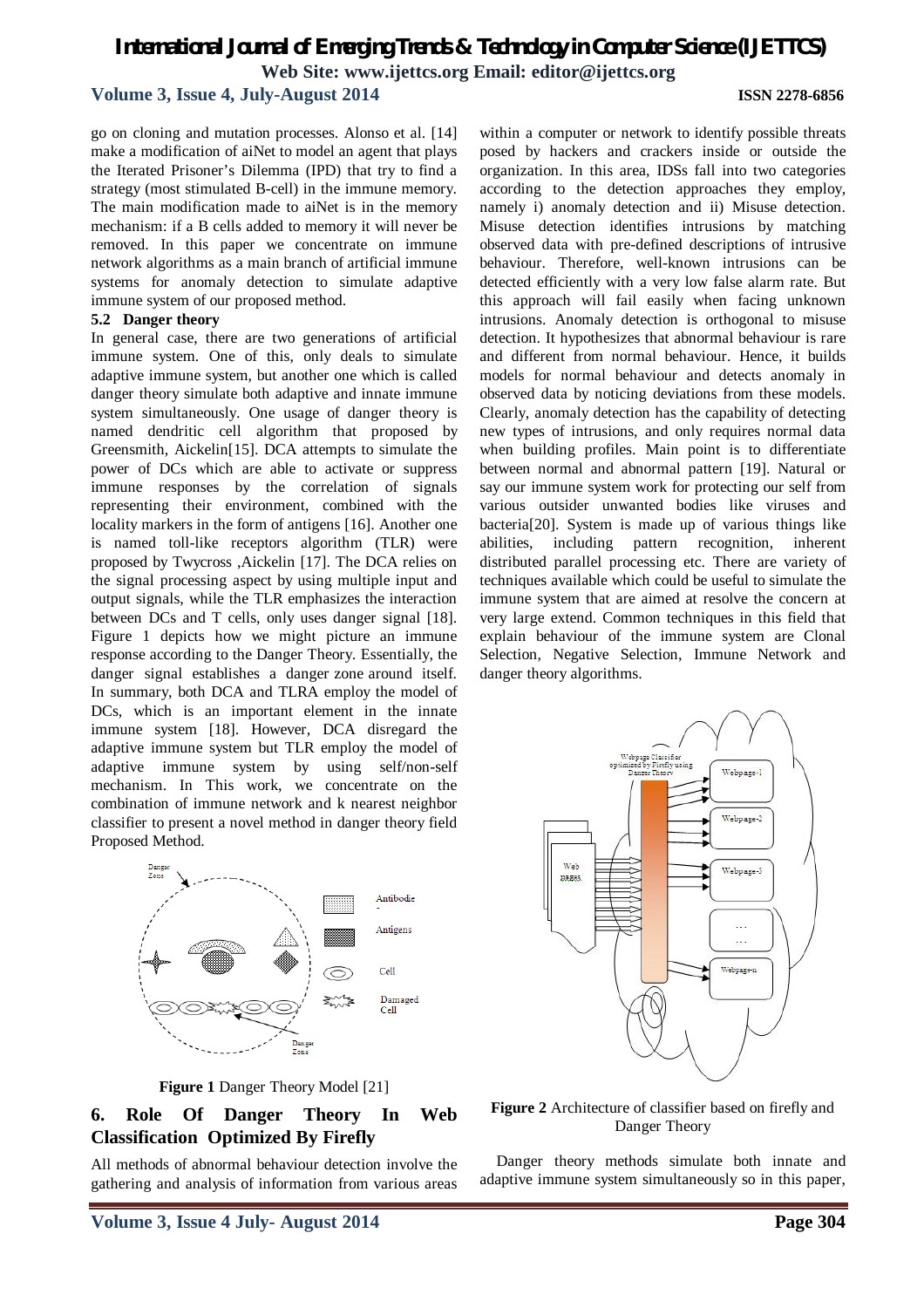### *International Journal of Emerging Trends & Technology in Computer Science (IJETTCS)* **Web Site: www.ijettcs.org Email: editor@ijettcs.org**

### **Volume 3, Issue 4, July-August 2014 ISSN 2278-6856**

we propose a new method for anomaly detection which is inspired from danger theory and simulate adaptive and innate immune systems using immune network and k nearest neighbor classifier respectively. The same concept can be useful for finding the abnormal web pages in classification when we do web classification.

### **7. CONCLUSIONS AND FUTURE WORK**

Here we have seen different aspect like i) Web classification, ii) Optimization method (which is use by the web classification method to increase the efficiency or say decrease the complexity), iii) Danger Theory (Which could directly reject those web pages which behaves abnormally).Our this study found that what is web page classification and different ways to optimize it. This study motivate us to do further work in the area of optimized web page classification with the help of danger theory. This concept is show by following picture.

### **References**

- [1.] Charlie Curtsinger, Benjamin Livshits, Benjamin Zorn etal. ZOZZLE: Fast and recise In-Browser JavaScript Malware Detection. In: SEC'11 Procedings of the 20th USENIX conference on Security. Berkeley, CA, USA: USENIX Association, 2011,3-3.
- [2.] Fette, N. Sadeh, and A. Tomasic. Learning to detect phishing emails. In Proceedings of the International World Wide Web Conference (WWW), Banff, Alberta, Canada, 2007.
- [3.] Murthy, I.,K., Data Mining- Statistics Applications: A Key to Managerial Decision Making, SOCIO 2010, available at: http://www.indiastat.com/article/16/krishna/fulltext.p df.
- [4.] Zack, M.H. " Developing a knowledge strategy: epilogue" Available at: http:// web .cba.neu.edu/ mzack /articles. Y-Shapiro, P. Smyth, and R. Uthurusamy, 569–588. Menlo Park, Calif.: AAAI Press, 2001.
- [5.] Hand, D., Mannila, H., Smyth, P., Principles of Data Mining, The MIT Press, 2001. Available at: ftp://gamma.sbin.org/pub/doc/books/Principles\_of\_D ata\_Mining.pdf.
- [6.] Yang X. S., "Firefly algorithms for multimodal optimization", Stochastic Algorithms: Foundations and Applications, SAGA 2009. Lecture Notes in Computer Sciences, Vol.5792, pp.169–178.
- [7.] Yang X.-S. and Deb S. "Cuckoo search via Levy flights", World Congress on Nature and Biologically Inspired Computing (NaBIC 2009), IEEE Publication, USA. pp.210–214.
- [8.] "Novel 'Cuckoo Search Algorithm' Beats Particle Swarm Optimization", http://www.scientificcomputing.com/news-DA-NovelCuckoo-Search-Algorithm-Beats-Particle-

SwarmOptimization-060110.aspx, [last accessed on 25/7/2012].

- [9.] Yang X.-S., "A New Metaheuristic Bat-Inspired Algorithm", Nature Inspired Cooperative Strategies for Optimization (NISCO 2010), Eds. J. R. Gonzalez et al., Studies in Computational Intelligence, Springer Berlin, 284, Springer, pp.65-74.
- [10.]Tang R., Fong S., Yang X.-S. and Deb S. "Wolf search algorithm with ephemeral memory", IEEE Seventh International Conference on Digital Information Management (ICDIM 2012), August 2012, Macau, To appear.
- [11.]Jerne, Towards a network theory of the immune system, Annals of Immunology (Paris) 125 (1–2) (1974) 373–389.
- [12.]L. N. de Castro and J. Timmis. Convergence and Hierarchy of aiNet: Basic Ideas and Preliminary Results.InProceedings of ICARIS (International Conference on Artificial Immune Systems), pages-231– 240., University of Kent at Canterbury, September 2002. University of Kent at Canterbury Printing Unit.
- [13.]L. N. de Castro and J. Timmis. An Artificial Immune Network for Multimodal Optimisation. In Congress on Evolutionary Computation ,IEEE. Part of the 2002 IEEE World Congress on Computational Intelligence,pages699 – 704, Honolulu, Hawaii, USA, May 2002.
- [14.]M. Alonso, F. Nino, and M. Velez. A Robust Immune Based Approach to the Iterated Prisoner's Dilemma. In G. Nicosia, V. Cutello, P. J. Bentley, and J.Timmis,editors,Proceeding of the Third Conference ICARIS, pages 290 – 301, Edinburg, UK, September 2004.
- [15.] J. Greensmith, U. Aickelin, Dendritic cells for realtime anomaly detection, in: Proceedings of the Workshop on Artificial Immune Systems and Immune System Modelling (AISB'06), Bristol, UK, (2006), pp.
- [16.]J. Greensmith, U. Aickelin, G. Tedesco, Information fusion for anomaly detection with the dendritic cell algorithm, Information Fusion 11 (1) (2010) .
- [17.]J. Twycross, U. Aickelin, Detecting anomalous process behaviour using second generation artificial immune systems. Retrieved 26 January 2008, from http:// www.cpib.ac.uk/jpt/papers/raid-2007.pdf, 2007.
- [18.]Shelly Xiaonan Wu\*, Wolfgang Banzhaf, The use of computational intelligence in intrusion detection systems, Applied Soft Computing 10 (2010).
- [19.]S.X. Wu and W. Banzhaf, "The use of computational intelligence in intrusion detection systems: A review", Applied Soft Computing, vol. 10, pp. 1–35, 2010.
- [20.]L. N. de Castro and J Timmis, Artificial Immune Systems: A New Computational Intelligence Approach, 2002.